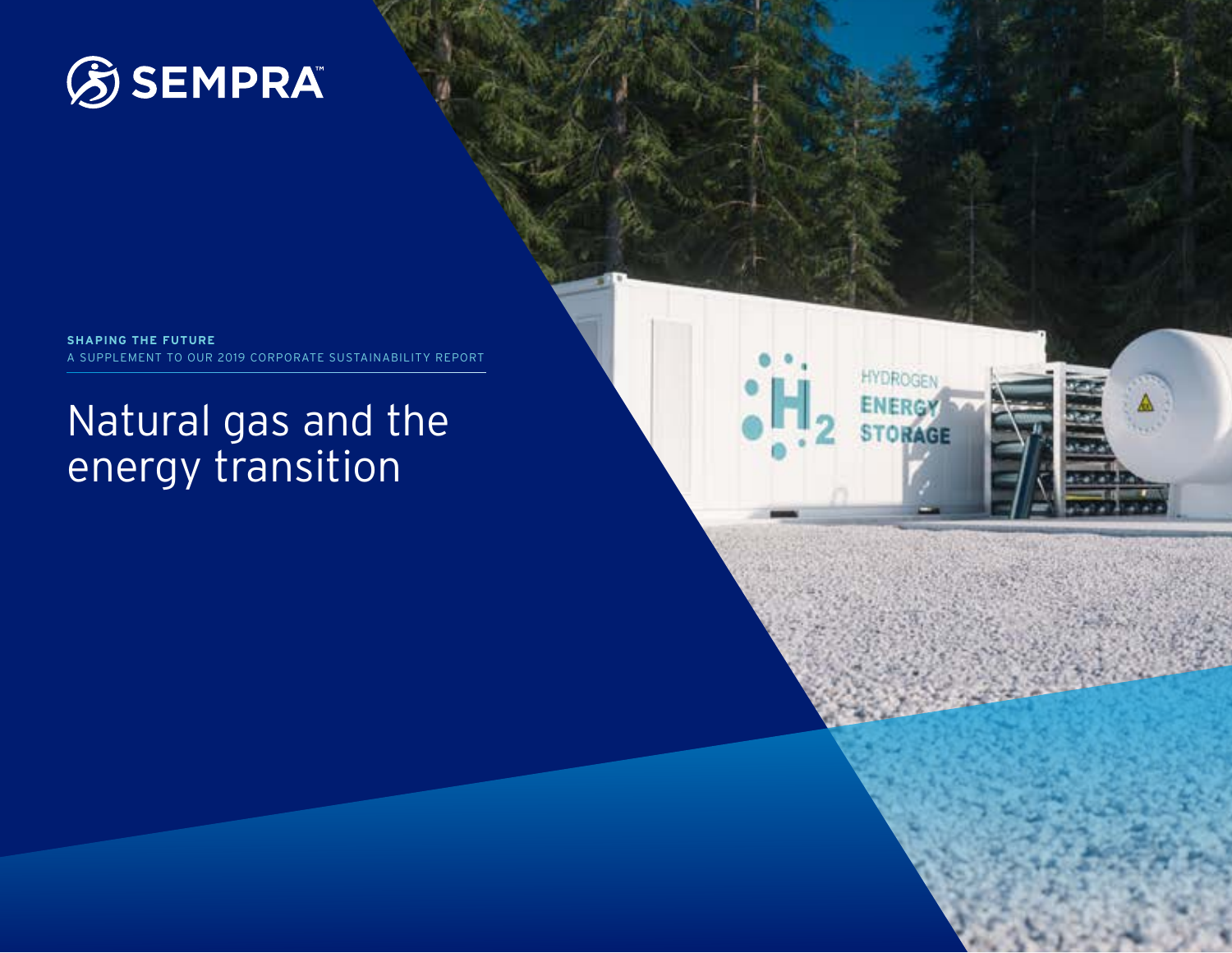## Introduction

Every day, Sempra enables the delivery of energy to over 35 million consumers, and we understand the critical role our infrastructure will play as we transition to an energy system that is lower carbon. The development of a lower-carbon energy system will result in dramatic changes in that system over the next 30 years. Those changes will likely include:

- Shifting to natural gas from coal;
- Enabling and maximizing wind and solar energy;
- Adding hydrogen from renewable resources to the energy mix;
- Using waste to generate energy; and
- Deploying new and emerging technologies, such as carbon capture, utilization and storage.

Natural gas and its infrastructure will play a continuing role in enabling the energy transition and creating a more circular economy<sup>1</sup>. According to many recent studies, optionality and flexibility will be needed for economy-wide decarbonization<sup>2,3</sup>. This includes resources that can be used on demand when seasonal wind and solar power is unavailable. Natural gas is available, affordable and well-positioned to meet this need.

## Shifting to natural gas from coal

Coal-to-gas switching in the power sector was the largest driver of the sector's emissions reductions in 2016, accounting for 33% of the reductions<sup>4</sup>. This will continue to reduce emissions in the future.

According to the U.S. Energy Information Agency (EIA), 23% of U.S. electric generation is still produced from coal; a switch from coal to clean burning natural gas can help further drive down emissions within the electric sector.

Coal-to-gas switching in the power sector was the largest driver of the sector's emissions reductions in 2016, accounting for 33% of the reductions<sup>4</sup>. This will continue to reduce emissions in the future.



U.S. power sector emissions reductions. Note that natural gas has had a greater impact than renewables in reducing these emissions.

*\** Source: U.S. Energy Information Administration's Monthly Energy Review, October 2019 *[eia.gov/totalenergy/data/monthly/archive/00351910.pdf](http://eia.gov/totalenergy/data/monthly/archive/00351910.pdf)*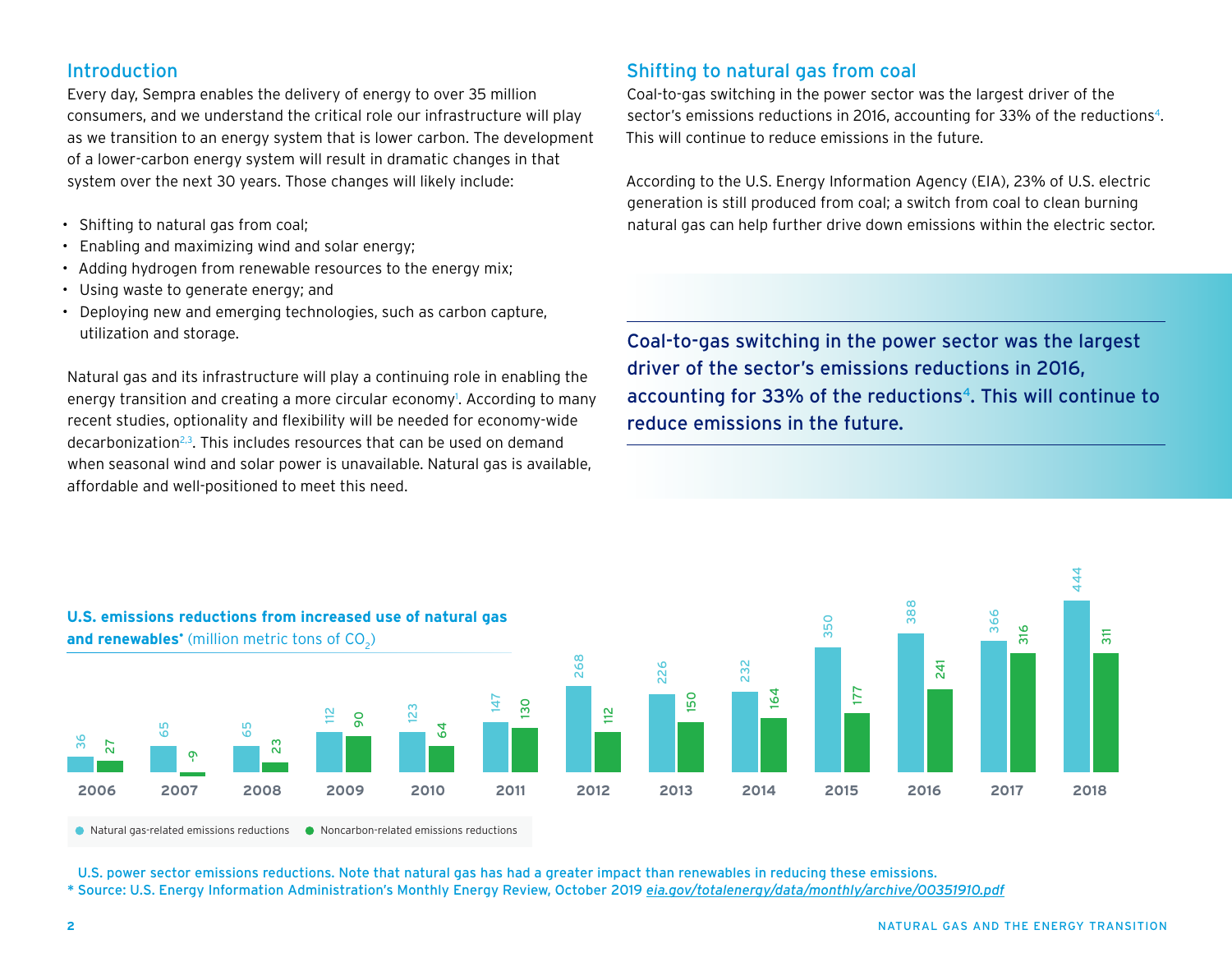## Enabling and maximizing wind and solar energy

Natural gas has and will continue to play an important role in the increased use of solar and wind energy. These renewable energy resources are intermittent – they must be used when the sun is shining or the wind is blowing. Once the sun begins to set or the wind dies down, solar and wind production decreases and natural gas fills the gap. Additionally, natural gas generation provides the majority of California's nighttime load, critical when high temperatures cause customers to use energy-intensive air conditioning units. Natural gas supports renewables by providing the flexibility for intermittent wind and solar resources to be seamlessly added to the grid without service interruptions to customers. Texas provides a strong example of this relationship: the state is now number one in the U.S. for wind power – an achievement made possible, in part, by the availability and growth of natural gas generation: Natural gas fills the gap when renewable resources are not available.

#### **Electric Reliability Council of Texas (ERCOT), percent of fuel mix\***



Data from the California Public Utilities Commission (CPUC) provides another example. It shows that as Californians use more renewable electricity, the state will actually need more gas, not less, to serve as backup<sup>5</sup>. In other words, even though Californians are using less natural gas overall, when renewables aren't available, they need significant amounts of gas to quickly fill that gap when it occurs.

There are also times when demand for electricity is lower than the amount being produced by wind and solar resources. When this happens, the wind

or solar resources must be curtailed or sold to neighboring states to avoid damaging the grid. This overgeneration of wind and solar resources can happen during the day or seasonally. During spring and fall when temperatures are mild, production of renewable energy often exceeds the demand.

California provides a good example of this. In 2019 in California, nearly one million megawatt hours (MWh) of solar and wind energy were curtailed – enough to power 84,000 homes for one year. During the first two months of 2020, the amount of curtailed electricity increased by 100,000 MWh per month<sup>6</sup>. To avoid damaging the grid, California either pays other states to take its excess wind and solar electricity or curtails generation, stopping production exactly when it is most available.

In 2019 in California, nearly one million megawatt hours (MWh) of solar and wind energy were curtailed – enough to power 84,000 homes for one year.

## Adding hydrogen from renewable resources to the energy mix

Because of the importance of wind and solar energy resources to a lowercarbon energy system, we need to find ways to store the energy so that it can be used when needed. Battery storage is often thought of as the solution, and it will certainly play an important role. But even with advances in battery technology, batteries alone cannot replace the need for long-duration renewable energy storage solutions. This is where existing gas infrastructure can serve an important role.

A technology known as Power-to-gas (P2G) is being deployed throughout the world as a complimentary storage solution to batteries. P2G works by taking the electricity generated from solar and wind, combining it with a small amount of water and running it through electrolysis. This process converts the electrical energy into chemical energy, splitting the water molecule into pure hydrogen and oxygen. The hydrogen can either be used as a fuel or it can be blended with natural gas and delivered to customers through the natural gas system.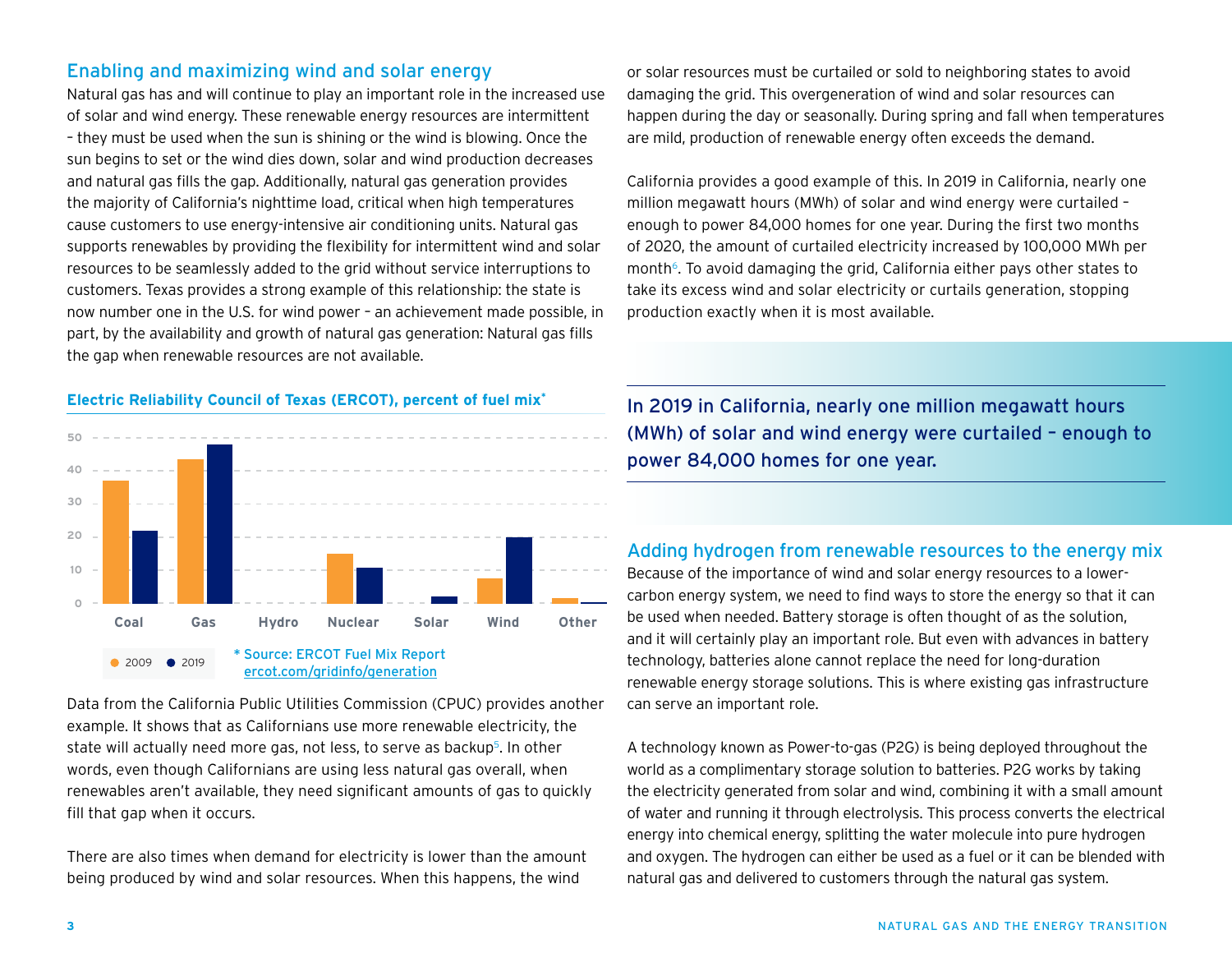In its pure form, hydrogen is a zero-emissions fuel. When blended with natural gas, it reduces the carbon content of the natural gas supply. The expanded use of this technology, used in concert with the existing natural gas distribution system, has the potential to boost the use of wind and solar power both nationally and globally. Working with researchers at the University of California, Irvine, SoCalGas has demonstrated the fraction of renewable power used by the campus microgrid could increase tenfold, from 3.5 percent to 35 percent, by using a P2G strategy.

 P2G is a proven technology. At the end of 2019, 64 P2G projects were in operation including a 6 MW project in Germany<sup>7</sup>. In August 2020, Siemens launched a 1 MW green hydrogen production project in China<sup>8</sup>.

This July, the European Commission released a report titled "A hydrogen strategy for a climate-neutral Europe" in which they outline their strategy around the use of hydrogen as a key priority to achieve the European Green Deal and Europe's clean energy transition. The report lays out key targets, including a 40GW target for the deployment of P2G capacity in the EU by 2030°.

## Using waste to generate energy

The natural gas system can also play an important role in supporting the more continuous use of resources and the elimination of waste by reducing the release of methane emissions from the decomposition of organic matter in our waste streams. With 21 times more global warming potential than carbon dioxide, methane is a potent greenhouse gas. It is being released directly into the atmosphere in large and increasing quantities, with agriculture and waste contributing 56% of anthropogenic (caused by human activity) emissions<sup>10</sup>. In California alone, these sectors were responsible for over 75% of the methane emissions in the state, or approximately 30 million tonnes of CO<sub>2</sub>e in 2017".

This methane can be used to generate energy as renewable natural gas or RNG. Once processed to pipeline quality, the emissions from our waste streams can be used exactly as conventional natural gas and distributed using the existing natural gas distribution pipeline system. At scale, this would prevent the release of hundreds of millions of tons of methane emissions.

#### **California Air Resources Board 2017 Methane Inventory\***



*\** Source: CARB's greenhouse gas emission inventory, [arb.ca.gov/app/ghg/2000\\_2017/ghg\\_sector\\_data.php](http://arb.ca.gov/app/ghg/2000_2017/ghg_sector_data.php)

RNG is playing an increasingly important role in the energy transition. In California, a 2016 law (SB 1383) requires a 40% reduction in methane emissions below 2013 levels from waste sources such as landfills and dairies, with provisions to deliver that energy to consumers. Also in California, SB 1440, passed in 2018, requires the CPUC to consider adopting RNG targets or goals for natural gas utilities. Oregon recently enacted legislation allowing its natural gas utilities to purchase RNG on behalf it its customers, with the goal of replacing 15% of traditional natural gas with RNG by 2030. And Colorado and Hawaii are also considering legislation to reduce carbon emissions through the use of RNG.

In just 20 years, there could be enough RNG available in the U.S. to replace up to 90% of the nation's current residential natural gas consumption, according to a recent American Gas Institute study conducted by ICF<sup>12</sup>. Additionally, a January 2020 study by the Lawrence Livermore National Laboratory identified capturing and converting the methane emissions from waste biomass as part of the RNG process as one of three pathways that could allow California to physically remove 125 MMtCO<sub>2</sub> from the atmosphere per year. This is the amount that must be removed to achieve the state's goal of carbon neutrality by 2045<sup>13</sup>.